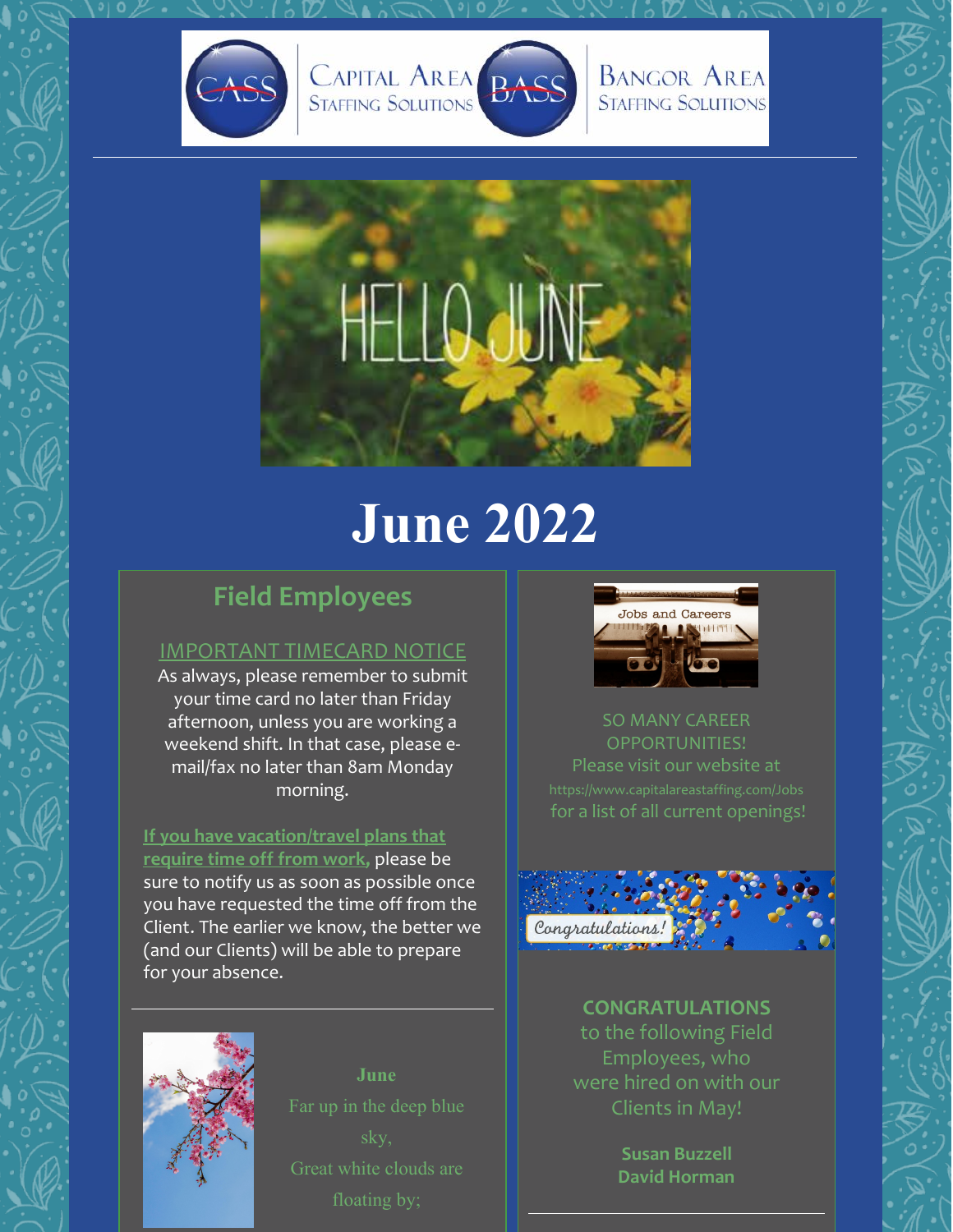# **AMERICAN FLAG ETIOUETTE**

- Display the flag only from sunrise to sunset: it must be **illuminated after** dark
	- $\blacktriangleright$  Do not display the flag in inclement weather unless it's an all-weather flag
	- Do not let the flag touch the ground
	- When not on display, the flag should be respectfully folded into a triangle



**Unfortunately, it's tick season! Please see below for information from Maine CDC on reducing**

#### **your exposure and what to do if you find a tick**

#### **on you!**

**If you work or play outdoors, you should:**

- Wear EPA-approved repellents.
- Avoid wooded and brushy areas with high grass and leaf litter.
- Walk in the center of trails.
- Wear long-sleeved, light-colored clothing.
- Tuck your pant legs into your socks and your shirt into your pants.
- Check your clothing and gear for ticks and do a full-body tick check when coming back indoors. Pay special attention to under the arms, behind the knees, between the legs, in and around the ears, in the belly button, around the waist, and in the hair.
- Take a shower within two hours after spending time outdoors, which will wash off any unattached ticks.

#### **What types of repellents should I use to prevent ticks?**

- Use repellents that contain 20% DEET or greater to effectively repel ticks for several hours. Other EPA-approved tick repellents for use on skin include picaridin, oil of lemon eucalyptus, and IR3535.
- Products containing permethrin can treat clothing/gear and last for several washes.

## **June Dates & Fun Facts**

- longest daylight hours of the hours of the year in the Southern Hemisphere.
- June's birthstone is the Pearl, the Moonstone and the Alexandrite.
- The June birth flower is the Rose and the Honeysuckle.
- In 2009 June was the 662 most USA.
- June is derived from Juno, the goddess of marriage.
- years, no other month begins on the same day of the week as June. Weird, isn't it?
- June is International Men's month
- June is Accordion awareness

#### Weather Folklore

*If June be sunny, harvest comes early. June damp and warm does the farmer no harm.*



### **Rhubarb Crisp**

#### **Ingredients**

- 3/4 cup sugar
- 3 tablespoons cornstarch 3 cups sliced fresh rhubarb or frozen rhubarb, thawed
- 2 cups sliced peeled apples or sliced strawberries